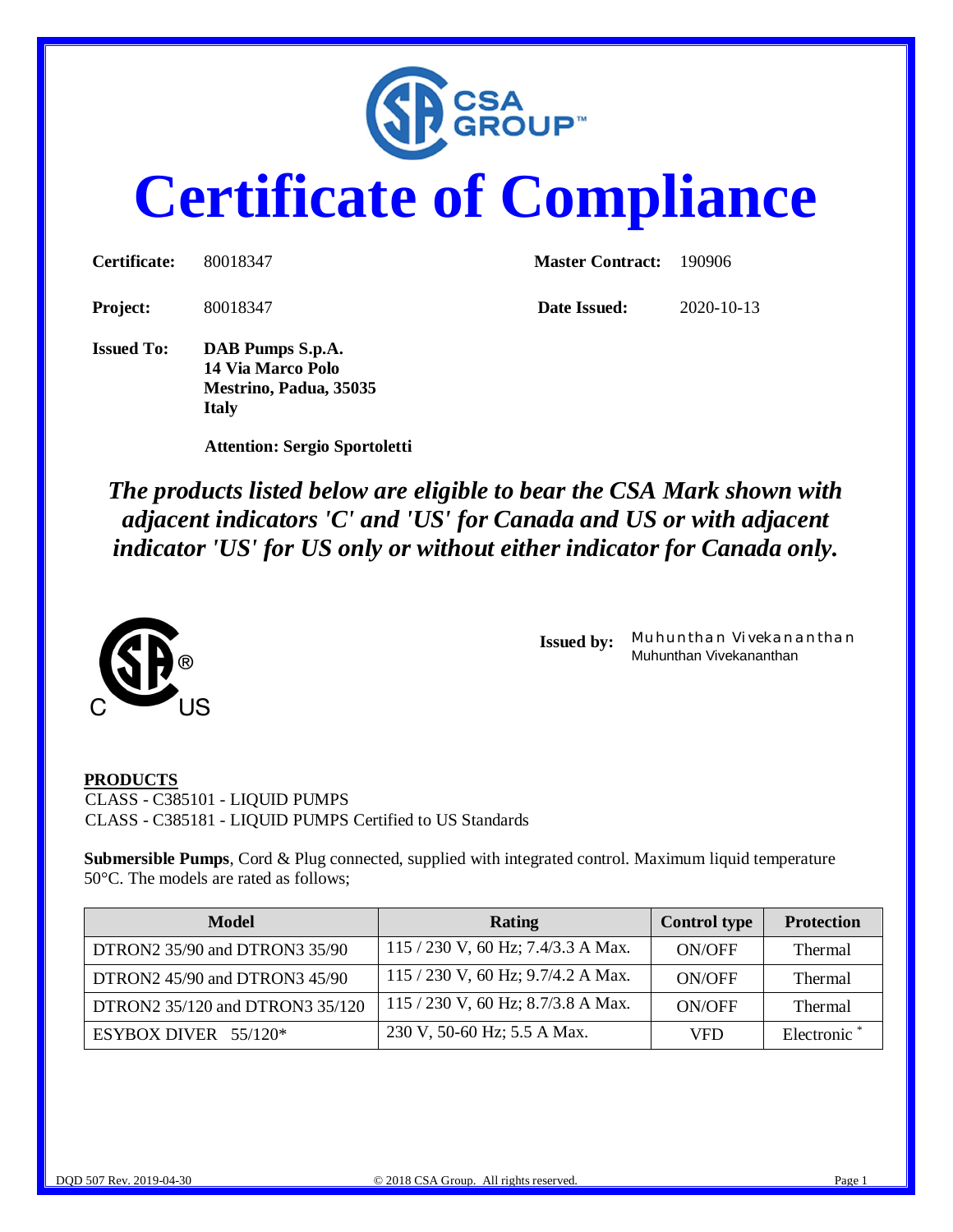

**Certificate:** 80018347 **Project:** 80018347

**Master Contract:** 190906 **Date Issued: 2020-09-27**

\* The hardware and software versions of the protective control for ESYBOX DIVER as follows;

| <b>HVP / LVP - Dual Processor:</b> |                   |            |                       |                   |        |
|------------------------------------|-------------------|------------|-----------------------|-------------------|--------|
| <b>High Voltage Processor</b>      |                   |            | Low Voltage Processor |                   |        |
| <b>HW Release</b>                  | <b>FW</b> Version | <b>CRC</b> | <b>HW Release</b>     | <b>FW Version</b> | CRC    |
| R <sub>3</sub>                     | 1.0.4             | 0x071A     | R3                    | 1.4.23            | 0x7437 |

### **Optional - Remotely mounted devices**

The following devices may be supplied for use with the above pump assemblies.

- 1. Common Box (COM BOX), rated 100-240 V, 50/60 Hz, 0.1 A max. For use with DTRON3 series models. The device is sold together with DTRON3
- 2. DConnect Box2, rated 100-240 V, 50/60 Hz, 0.1 A max. For use with DTRON3 and ESYBOX DIVER series models. The device is sold together with ESYBOX DIVER and standalone as accessory for DTRON3 and other DAB pump models.

Notes;

- Above devices are intended to be installed in indoor location only  $\mathbf{r}$  .
- Above devices connects with the pump Via PLC (power line communication) and enables the user to monitor and /or control the pump operation through a Wi-Fi network and does not manage any safety critical functions (protective functions).

## **APPLICABLE REQUIREMENTS**

| CSA C22.2 No. 108-14- 5th Ed. (Reaffirmed 2019) | – Liquid Pumps.               |
|-------------------------------------------------|-------------------------------|
| UL 778 6th Ed. (Rev. June 30, 2020)             | - Motor Operated Water Pumps. |

**Reference standards** (used as a guide):

| CSA Standard C22.2 No 77-14 -                       | 3⁄4 Motors with inherent overheating protection                                                                                               |
|-----------------------------------------------------|-----------------------------------------------------------------------------------------------------------------------------------------------|
| UL 1004-3 2nd Ed. (rev Jan 31, 2018)                | 3⁄4 Thermally Protected motors                                                                                                                |
| UL Standard 1004-7 $3rd$ Ed. (Rev. June 2018)       | <sup>3</sup> ⁄4 Electronically Protected Motors <sup>(1)</sup>                                                                                |
| CAN/CSA-E60730-1:15 / UL 60730-1-5 <sup>th</sup> Ed | <sup>3</sup> / <sub>4</sub> Automatic electrical controls for household and similar use-<br>General Requirements- Annex- $H$ . <sup>(1)</sup> |
| CAN/ CSA-C22.2 No.60335-1:16 / UL60335-1-           | $\frac{3}{4}$ Household and similar electrical appliances – Safety –<br>Part 1: General Requirements. - Annex- $R$ . <sup>(1)</sup>           |

(1) Applicable only for model ESYBOX DIVER.